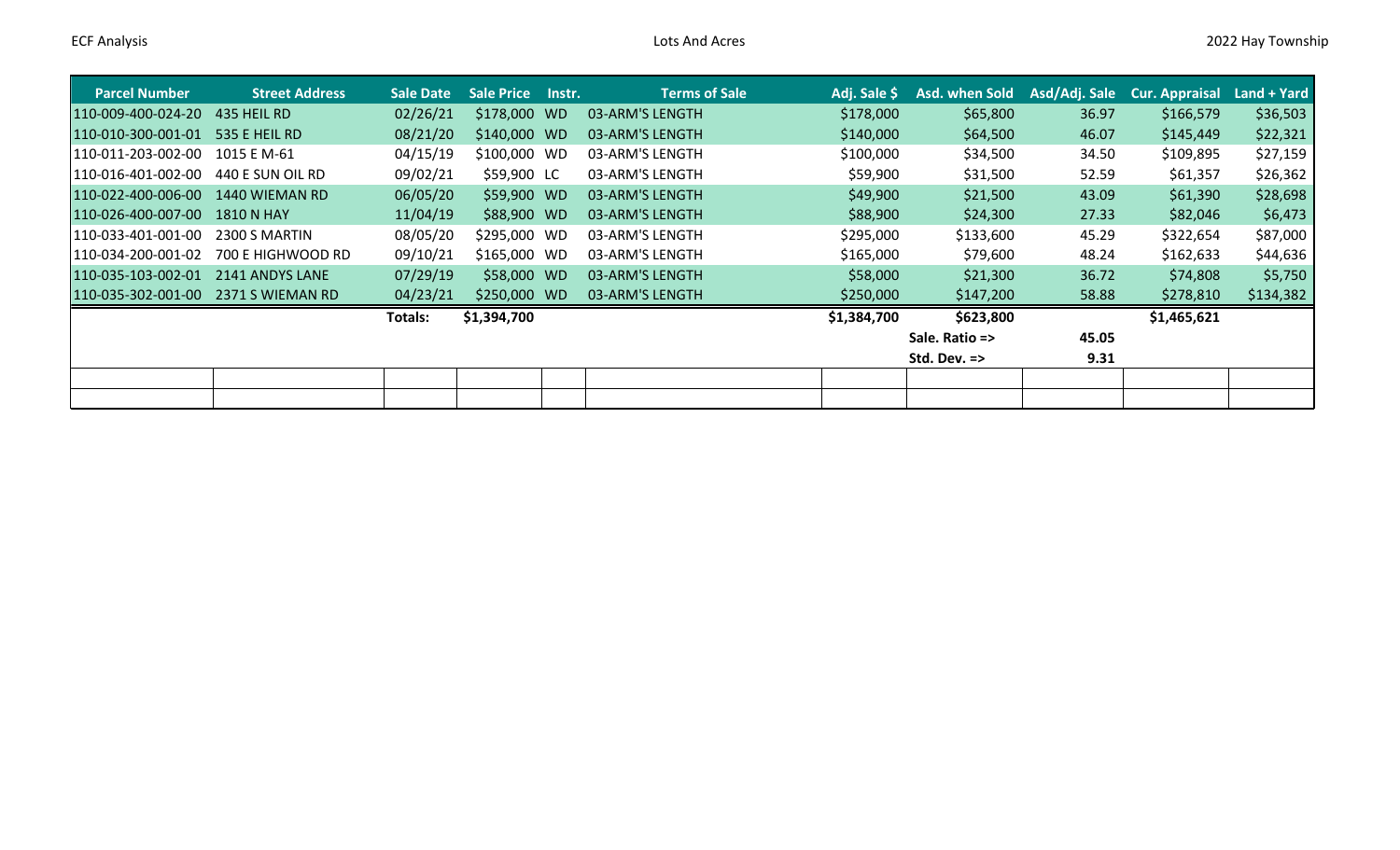| <b>Bldg. Residual</b> | Cost Man. \$   | <b>E.C.F.</b> | <b>Floor Area</b> | $$$ /Sq.Ft.                | <b>ECF Area</b> | Dev. by Mean (%)            | <b>Building Style</b> | Use Code |              | Land Value Appr. by Eq. | Appr. Date       |
|-----------------------|----------------|---------------|-------------------|----------------------------|-----------------|-----------------------------|-----------------------|----------|--------------|-------------------------|------------------|
| \$141,497             | \$154,301      | 0.917         | 1,170             | \$120.94                   | 4000            |                             | 15.1456 1+ STORY      |          | \$35,003 No  |                         | $\prime$         |
| \$117,679             | \$146,059      | 0.806         | 1,248             | \$94.29                    | 4000            |                             | 4.0132 1+ STORY       |          | \$14,500 No  |                         | $\frac{1}{2}$    |
| \$72,841              | \$98,145       | 0.742         | 1,110             | \$65.62                    | 4000            |                             | 2.3382 1+ STORY       |          | \$14,500 No  |                         |                  |
| \$33,538              | \$41,512       | 0.808         | 952               | \$35.23                    | 4000            | 4.2341                      |                       |          | \$26,361 No  |                         |                  |
| \$21,202              | \$38,781       | 0.547         | 270               | \$78.53                    | 4000            |                             | 21.8844 1+ STORY      |          | \$19,198 No  |                         | $\left  \right $ |
| \$82,427              | \$89,648       | 0.919         | 1,144             | \$72.05                    | 4000            |                             | 15.3894 1+ STORY      |          | \$5,000 No   |                         | $\prime$         |
| \$208,000             | \$279,542      | 0.744         | 1,630             | \$127.61                   | 4000            |                             | 2.1487 1+ STORY       |          | \$87,000 No  |                         |                  |
| \$120,364             | \$139,973      | 0.860         | 1,352             | \$89.03                    | 4000            |                             | 9.4349 RANCH          |          | \$29,000 No  |                         |                  |
| \$52,250              | \$81,919       | 0.638         | 960               | \$54.43                    | 4000            |                             | 12.7739 1+ STORY      |          | \$5,000 No   |                         | $\left  \right $ |
| \$115,618             | \$171,326      | 0.675         | 1,400             | \$82.58                    | 4000            |                             | 9.0720 1+ STORY       |          | \$116,000 No |                         |                  |
| \$965,416             | \$1,241,206    |               |                   | \$82.03                    |                 | 1.2243                      |                       |          |              |                         |                  |
|                       | $E.C.F. =>$    | 0.778         |                   | <b>Std. Deviation=&gt;</b> | 0.12127821      |                             |                       |          |              |                         |                  |
|                       | Ave. E.C.F. => | 0.766         |                   | Ave. Variance=>            |                 | 9.6434 Coefficient of Var=> | 12.59655435           |          |              |                         |                  |
|                       |                |               |                   |                            |                 |                             |                       |          |              |                         |                  |
|                       | used .778      |               |                   |                            |                 |                             |                       |          |              |                         |                  |